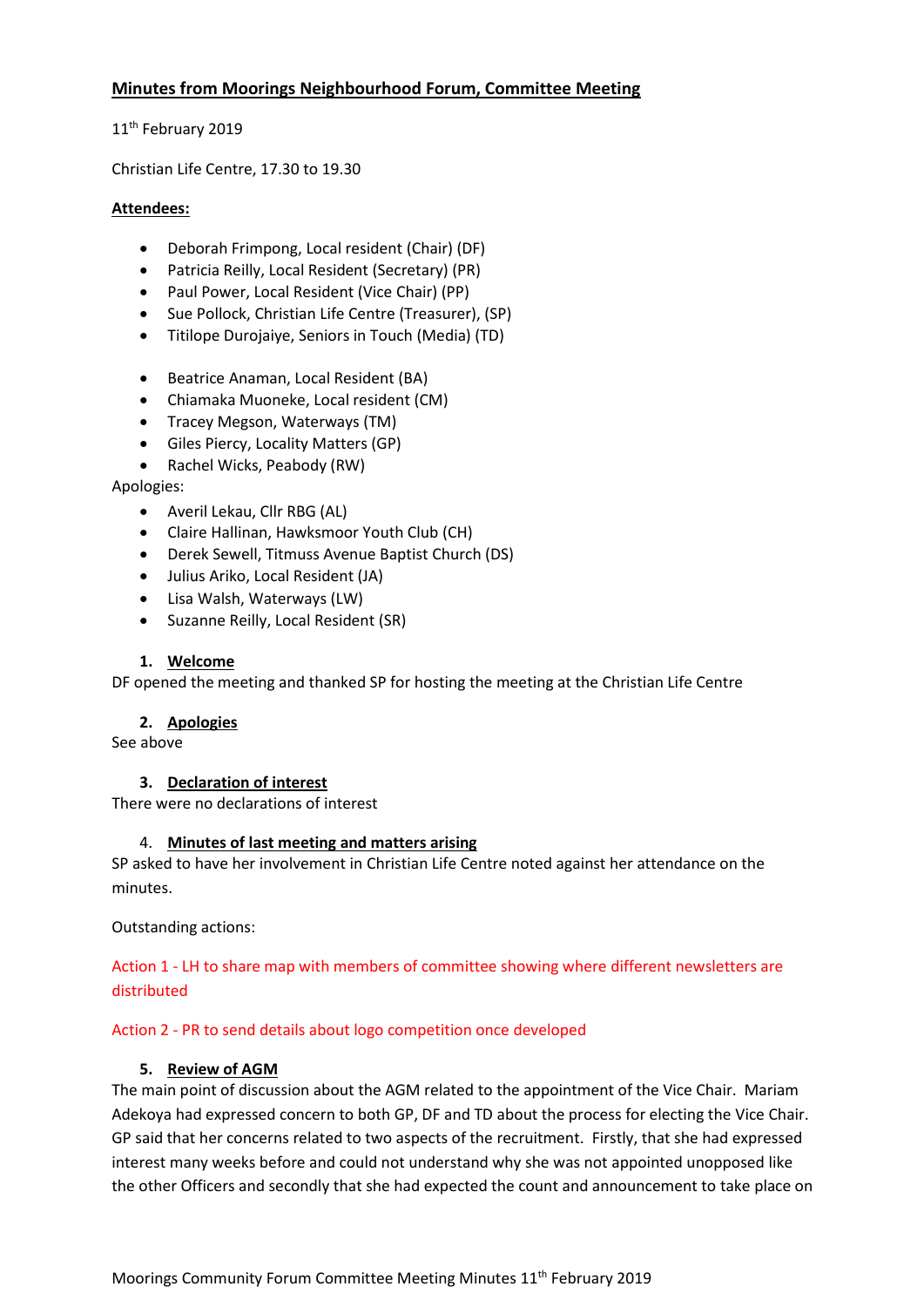the night. GP said that it was very important to address theses concerns head on as left unchecked they have the potential to fester and create resentment and accusations of unfairness. Firstly, Mariam had expressed interest in Vice Chair post but at that time (after the appointment of other officers) the committee had not determined the approach to recruiting the Vice Chair - it was also the case that, at that time, two other candidates had expressed interest in the role. Following the committee meeting on 14th January 2019 it was agreed that we would open the application process for the Vice chair. This meeting was attended by Mariam Adekoya who expressed no concerns with the process, at that meeting. Addressing the second point - following that meeting everyone on the forum distribution list (including Mariam) was emailed about the opportunity to apply for the Vice Chair post. In that email the recruitment process (including the fact that the announcement would take place the next day) was clearly set out. Furthermore, on 23<sup>rd</sup> January 2019 Giles Piercy sent the following email directly to Mariam *"Hi Miriam… we have more than one application for the post so we will be sending the applications to the forum distribution list over the weekend and (as per the process) will hold a vote at the AGM on Monday. Results will be announced on Tuesday"*

### **6. Election of officers process**

See above

### **7. Update on designation of the forum**

GP said that he would be revising the draft designation application. This will include further commentary and questions for the forum about the boundary, the members and the results of the survey. The aim is to send the final designation application to the RB Greenwich by early March 2019. Related to this there was a discussion about the boundary which will be captured in the draft designation application. Key issues that were raised included whether we should include Woolwich Poly School for girls and if we should include the flats in Ringside court?

#### Action 3 - GP to revise designation application and send to committee

#### 8. **Update from locality matters**

GP updated that his contract with Peabody, to support the Moorings Forum, ends at the end of March 2019. Members of the forum commented that they would like to consider continuing to work with GP for a six-month period. Peabody have said to the Forum that they have set aside £10,000 to support the forum over the next year. There may also be some money remaining in this budget to support the Forum. There is also potentially more funding available from Locality (separate from Locality Matters) to support the Forum. The committee will be considering what budget they need for the coming year and will be discussing with Peabody how to agree how to spend the available budget:

## Action 4 – GP to provide quote to committee for continuing support from April 2019 to September 2019

Action 5 - GP to provide clarity to the forum about the potential for additional funds from Locality (likely to be c. £5k)

Action 6 - RW come back to committee with proposals for how the budget (from Peabody) should be managed next year

Action 7 - RW to confirm availability of any remaining budget from 2018 / 2019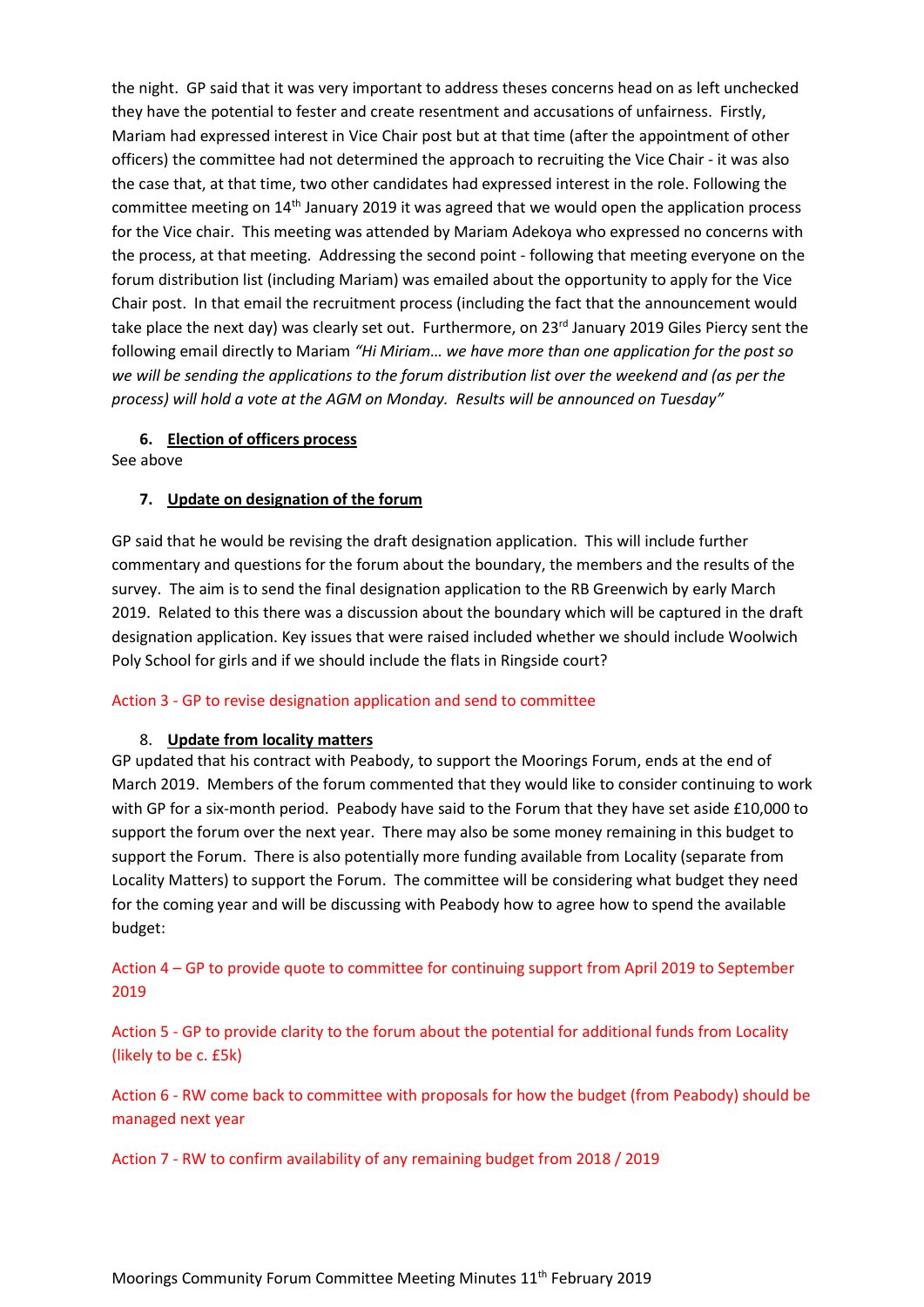### Action 8 – SP to work with others to develop an outline budget for the Forum over the coming year

### **9. Update from Committee officers**

DF and others confirmed that they had held a very successful meeting of the committee officers on Friday 8<sup>th</sup> February 2019. At this meeting there was agreement that the committee would benefit from a lap top for the Chair, a mobile phone and the registration of a domain name for the Moorings Forum website. It was agreed that these and other matters would be included in the budget consideration - see above

SP is looking into the opening of a bank account for the forum

Action 9 - SP to update committee with bank set up application progress

## 10. **Date and venues for future meetings: Committee meetings**

The next committee meeting will be held on Tuesday 5<sup>th</sup> March 2019 at Waterways Children's centre at 17.30. Thereafter, starting on the Monday  $1<sup>st</sup>$  April committee meetings will he held every 4 weeks (on a Monday at 17.30) See dates below for this year:

- $\bullet$  1<sup>st</sup> April
- $\bullet$  29<sup>th</sup> April
- $\bullet$  27<sup>th</sup> May
- $\bullet$  24<sup>th</sup> June
- $\bullet$  22<sup>nd</sup> July
- $\bullet$  19<sup>th</sup> August
- $\bullet$  16<sup>th</sup> September
- $\bullet$  14<sup>th</sup> October
- $\bullet$  11<sup>th</sup> November
- 9<sup>th</sup> December

Action 10 - GP to ensure all committee members have been invited to the above meetings

### **Forum Meetings**

The next Forum meeting will be on Monday 18<sup>th</sup> March at 17.30 at Waterways Children's centre, and thereafter every eight weeks at the same time (on a Monday at 17.30).

The schedule of meetings for the remainder of this year is therefore

- $\bullet$  18<sup>th</sup> March
- $\bullet$  13<sup>th</sup> May
- $\bullet$  8<sup>th</sup> July
- 2<sup>nd</sup> September
- $\bullet$  28<sup>th</sup> October
- $\bullet$  23<sup>rd</sup> December

TM said that if needed creche facilities could be provided at the next forum meetings. This was felt to be a good idea but would need people to let us know, in advance, if they were bringing children and what ages. Any child not pre-booked would need to be supervised. Budget would need to be found to cover the staff costs for running the creche (likely to be under £100)

Action 11 - GP to send out minutes and update to all on forum distribution list reminding about the next meeting and making clear about creche facilities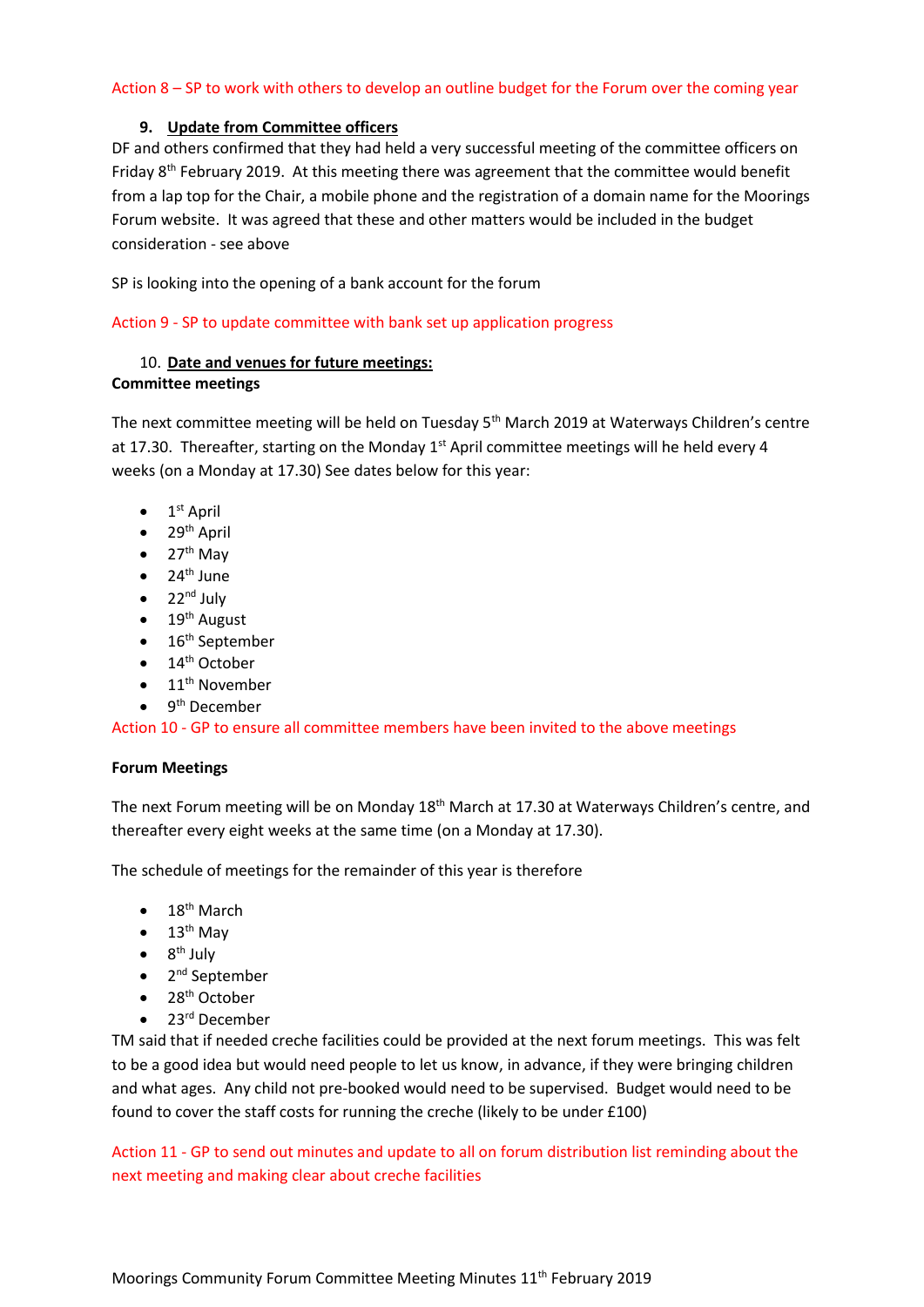### **11. Committee members – ideal number and mix**

Based on the responses DF had had to her email it was agreed that the following would be part of the committee:

- 1. Averil Lekau
- 2. Beatrice Anaman
- 3. Chiamaka Muoneke
- 4. Claire Hallinan
- 5. Deborah Frimpong (Chair)
- 6. Derek Sewell
- 7. Julius Ariko
- 8. Patricia Reilly (Secretary)
- 9. Paul Power (Vice Chair)
- 10. Sue Pollock (Treasurer)
- 11. Suzanne Reilly
- 12. Titilope Durojaiye, (Media)
- 13. TBC from Peabody
- 14. Tracey Megson / Lisa Walsh

Action 12 - GP and DF will agree an email to go to all committee members to confirm the above

### **12. AOB**

Lorraine Cox has asked if should could attend the next forum meeting to provide and update on festival related activities - this was agreed

### Action 13 – RW to invite Lorraine to next meeting

SP suggested arranging a visit to see Lee Neighbourhood Forum

Action 14 - SP to investigate arranging visit to Lee

RW talked about connecting the Forum to the Peabody Young Ambassadors

### Action 15 - RW to liaise with TR to make this connection

There was discussion about a tour of the local facilities, and it was agreed that this would be picked up after the March forum meeting at which Peabody would be presenting information about the local assets that they own.